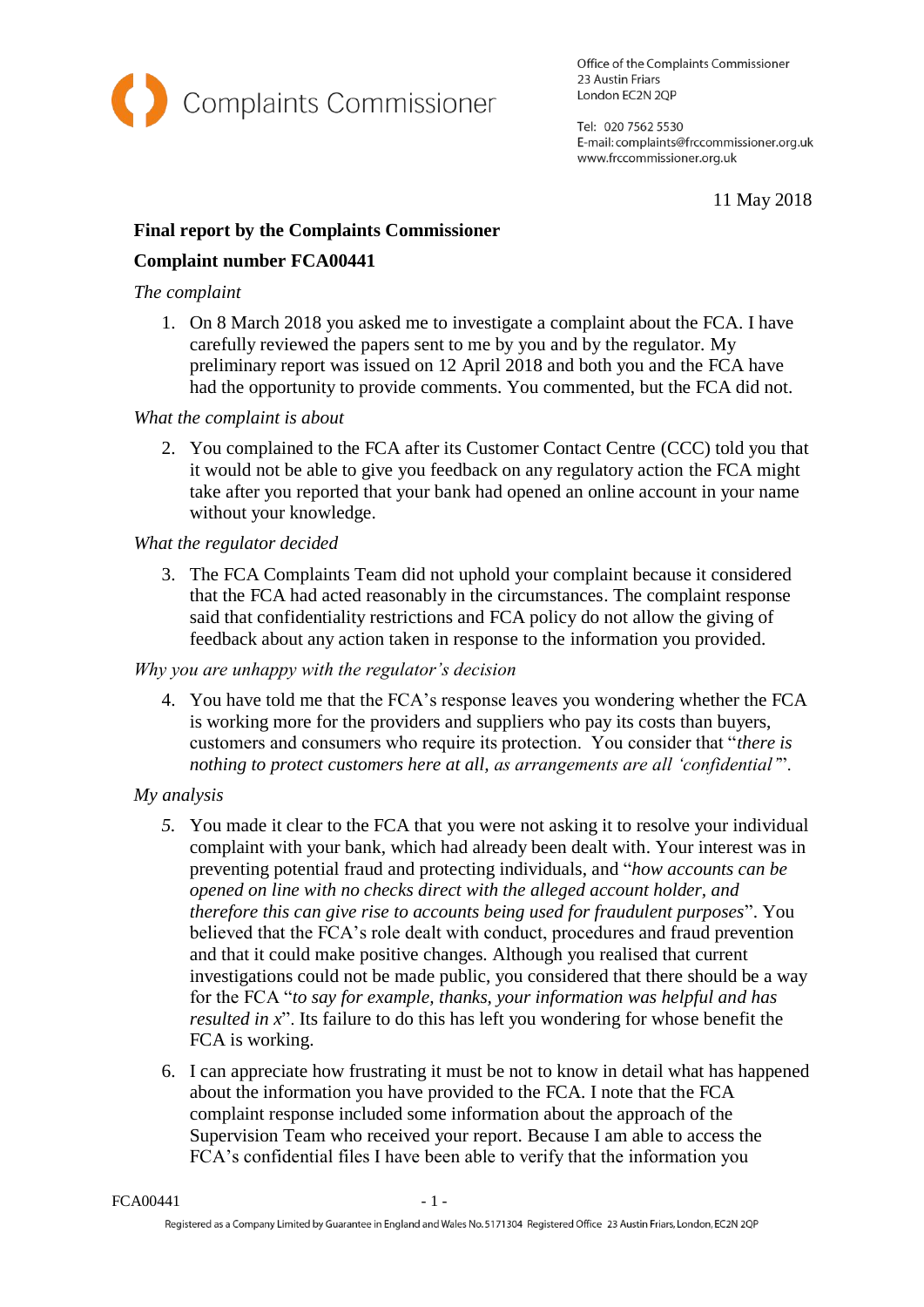supplied was referred to Supervision and checks made about compliance with industry standard guidance on anti-fraud measures, in particular with regard to verification of identity and mitigation of the risk of impersonation when opening online accounts.

- 7. In response to my preliminary report you have said that the question you set out in paragraph 5 above remains unanswered and that 'bureaucratic ineptitude' is apparently preventing the FCA from taking steps to stop fraud. You find this frightening and it leaves you dismayed. I note that the FCA's complaint response to you on this point acknowledged that all methods of account opening can in some circumstances result in accounts being opened fraudulently. The response advised you that fraud is a matter for Action Fraud and the Police. I understand that this is the FCA's standard response to members of the public who make allegations of fraud. I can understand why you found the FCA's complaint response to be unsatisfactory on this point. In my view it could be interpreted as showing a lack of interest in your concerns.
- 8. Furthermore, I note that the FCA's website includes a statement that: *Fraud falls within the FCA's objective of reducing the risk of financial crime and also impacts on our consumer protection objectives… We give higher priority to the protection of consumers as potential victims of fraud than to the protection of firms themselves as potential victims.* [https://www.fca.org.uk/firms/financial](https://www.fca.org.uk/firms/financial-crime/fraud)[crime/fraud.](https://www.fca.org.uk/firms/financial-crime/fraud) I consider that it would have been more helpful if the FCA, as well as providing information about Action Fraud, had acknowledged to you that it does have a role in addressing fraud and that it takes this seriously. I **suggest** that the FCA considers whether it should revise its approach to provide greater clarity to those who contact it about the FCA's interest in potential fraud that affects consumers and firms.
- 9. The regulator welcomes information from public-spirited individuals like you who bring forward issues for consideration. However, as you were advised, the FCA will not generally provide feedback on what action has been taken in response to the information that it receives. This is because section 348 (s.348) of the Financial Services & Markets Act 2000 (FSMA) classes some information the FCA holds about firms as confidential and places restrictions on how that information is dealt with. In addition to this, any information that is not restricted by s.348 FSMA may be restricted due to the FCA's policy on sharing information about regulated firms and individuals, who also have legal protections. Under this policy, the FCA will not normally disclose the fact of ongoing action without the agreement of the firm concerned. As a result, there is no general right for members of the public to know the outcome of reports that they make.
- 10. As part of the Complaints Scheme, I have access to all the FCA's complaints papers, including confidential material. This is so that I, as an independent person, can see whether I am satisfied that the FCA has behaved reasonably. Sometimes this means that all I can say to complainants is that, having studied the confidential material, I am satisfied that the FCA has (or has not) behaved reasonably – but I am unable to give further details. This can be frustrating for complainants, but it is better that I am able to see the confidential material. On occasions, I have persuaded the FCA to release further confidential information to help complainants

```
FCA00441
```